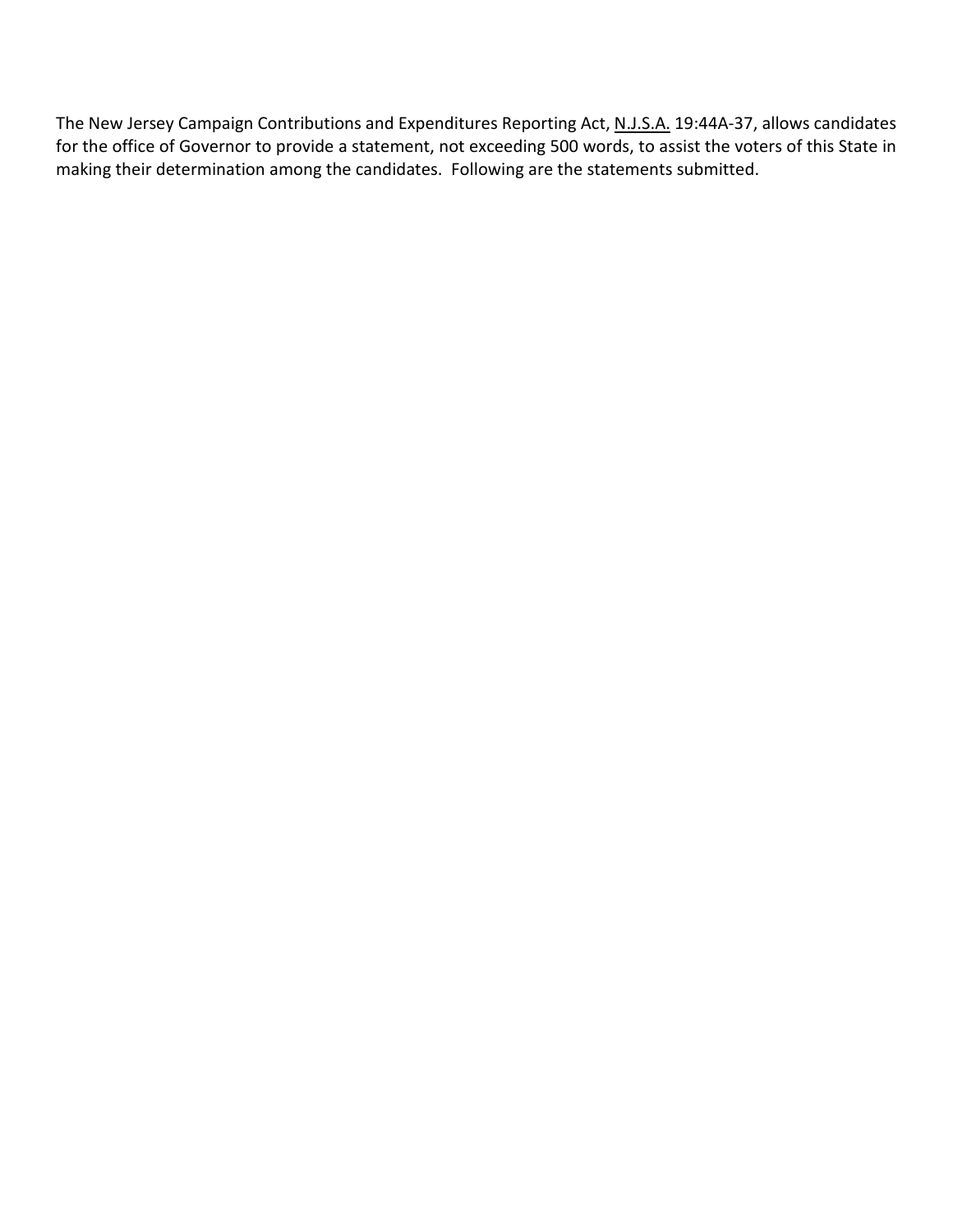# **Jack Ciattarelli Republican**

Today, New Jersey is #1 in all the WRONG things.

\*Highest property taxes in the nation \*Worst business climate in the country \*More people moving out than any other state

In fact, the average New Jersey resident pays nearly \$1 million in taxes over the course of their lifetime. No other state is even close.

Governor Murphy's response to this mess was to arrogantly tell people that: "If tax rate is your issue...we're probably not your state."

Not your state? Who says that?! I will tell you who - an out-of-touch Wall Street banker from Goldman Sachs who doesn't get It and is too rich to care.

Unlike Phil Murphy, I was born and raised in New Jersey. Went to school here; earned my undergraduate degree and MBA from Seton Hall University; became a CPA; and built two successful Main Street businesses. Best of all, my wife Melinda and I raised our four children here, spending our summers down the Jersey Shore.

Now, I'm running to be your Governor with a plan to make New Jersey more affordable so that young people can get started here and retirees can afford to stay. My plan will make New Jersey attractive to business and entrepreneurs again, helping to create jobs and make us economically competitive with our neighbors. Last, but not least, I will proudly defend - NOT defund - our police while always standing with our brave men and women in law enforcement who put their lives on the line each day to keep us safe.

When you cast your vote this year, ask yourself one question: Are you better off after four years of Phil Murphy's extreme policies?

New Jersey, we can do better. When I'm Governor, we will.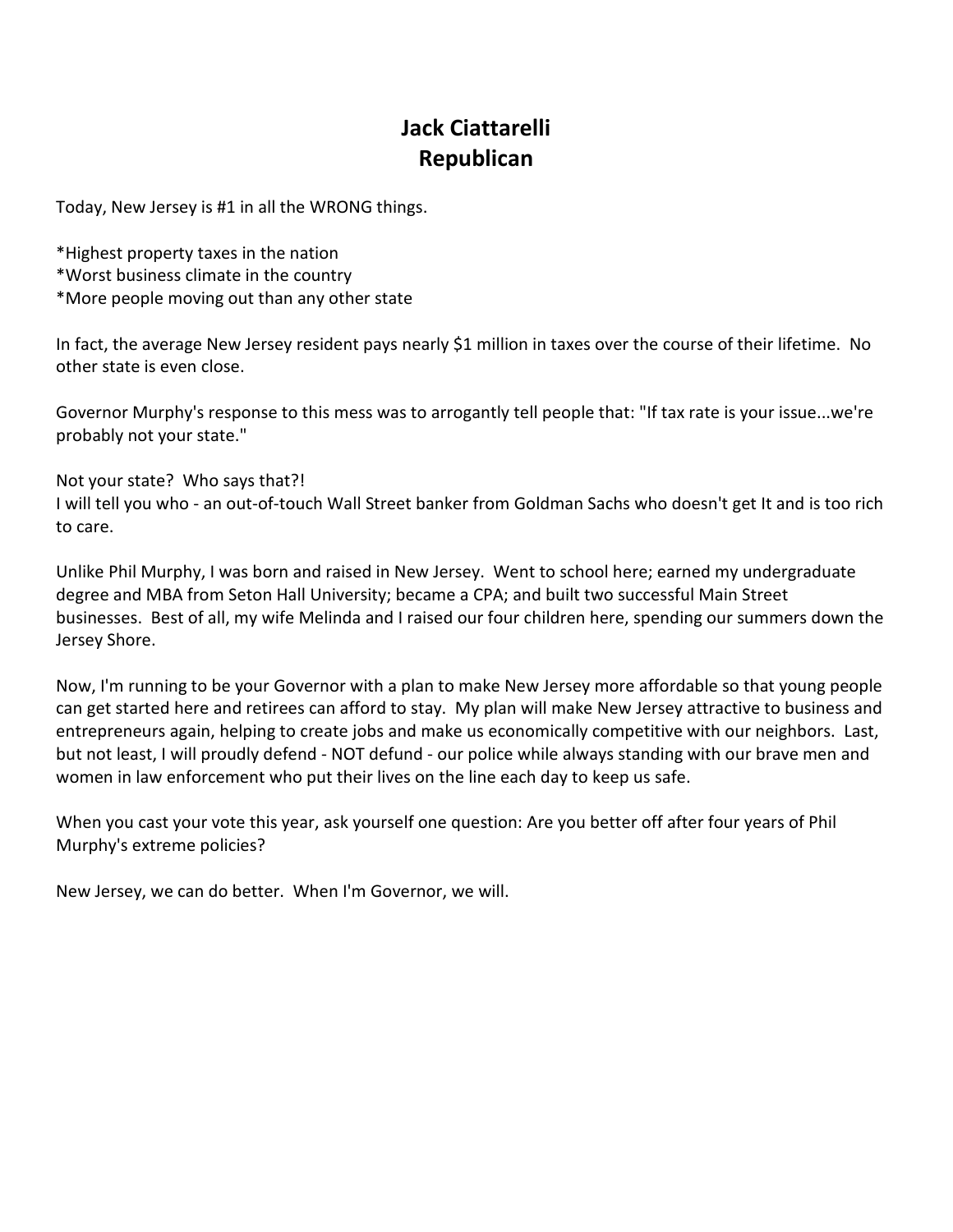## **Philip Murphy Democrat**

In New Jersey, we're used to doing big things and facing the challenges that come our way. There's no question that the last year has tested us in ways we never imagined. Our next big challenge is where we go from here.

The answer is to do what we do best — move forward. I know that together, we can build a stronger and fairer New Jersey that works for every family.

We have accomplished so much over the past three and a half years.

We raised the minimum wage so that working families don't have to choose between keeping a roof over their heads or putting food on the table.

We made sure millionaires pay their fair share in taxes so the middle class gets a break.

We expanded pre-K, made historic investments in schools, and launched tuition-free community college to ensure that every child has access to the education they need for a lifetime of success.

We reduced the cost of health care, and we expanded paid family leave — workers can now take time off to care for a loved one in their time of need.

We restored funding for Planned Parenthood to protect women's health and reproductive rights after eight years of willful neglect by the previous administration.

We took bold steps to address environmental injustice. We put New Jersey on a path to replace every lead service line in the state over the next ten years, ensuring all New Jerseyans have safe and clean drinking water.

We made New Jersey a model of pandemic response by investing hundreds of millions in small businesses, providing assistance for renters, homeowners, and landlords, and closing the digital divide for 231,000 students. We are a national leader in vaccination, and we know that public health creates economic health.

We put a new emphasis on restoring New Jersey's dominance in the innovation economy by reinvesting in job training and supporting clean energy jobs, preparing our workforce for the future while protecting our environment and combating climate change.

We've done exactly what we said we would do from day one: fight to make New Jersey stronger and fairer for everyone.

Growing up in a working-class family, my parents instilled in me the value of public service and the importance of giving back. Their beliefs in working hard, having your neighbor's back, and that we all do better when each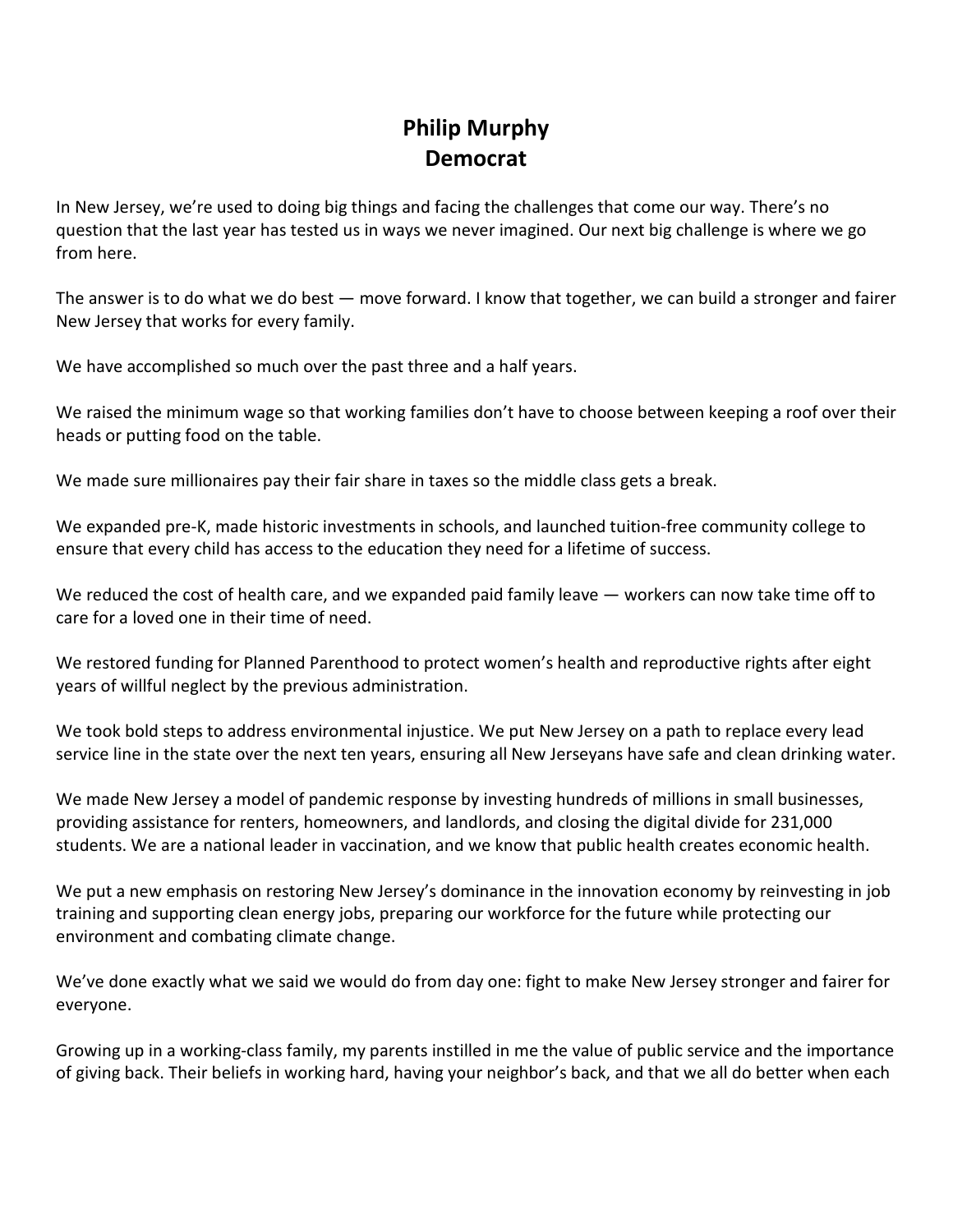of us does better guide me. But the main lesson I took away is how action and working together can change people's lives for the better.

That's why I decided to run for Governor, and why I'm running again. Our work isn't finished — and we can't go back to when New Jersey only worked for the wealthy and well-connected. We need to combat longstanding disparities that this pandemic has laid bare and ensure a strong, equitable recovery for everyone.

I hope to earn your vote so that we can move forward together and keep building on that progress.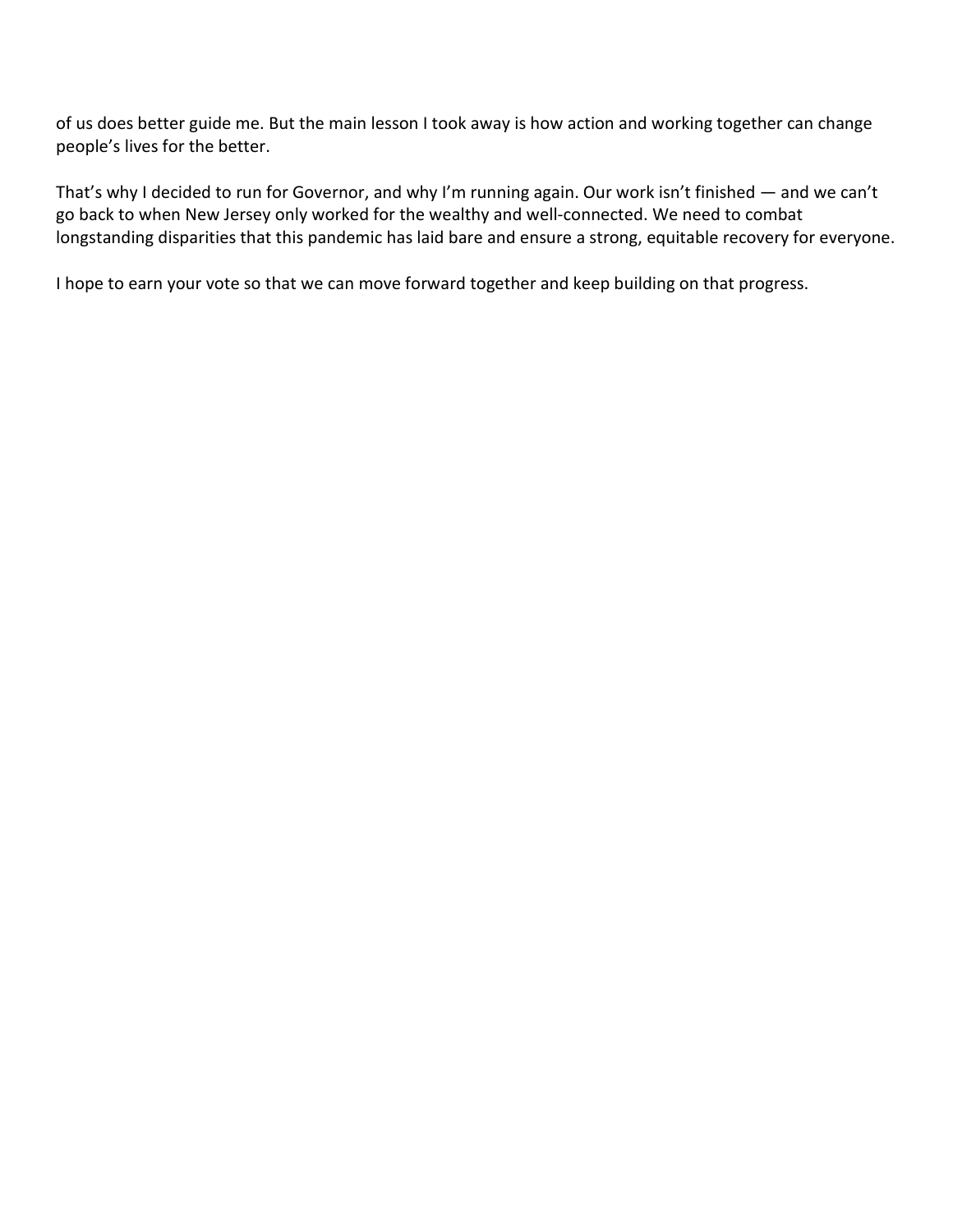## **Madelyn Hoffman Green Party of New Jersey**

As the Green Party of New Jersey's candidate for governor in 2021, I will take NO MONEY from Political Action Committees and no money from major corporations. I will be beholden to no one but the people of New Jersey!

I am running because there is NO TIME TO WAIT for the incrementalism of either the Democrats or the Republicans. Whether the issue is over-development, climate change gentrification or single-payer health care system (NOT the Affordable Health Care Act) granting all New Jersey residents access to quality health care, especially during the continued pandemic, or the expiration of the eviction moratorium or the termination of unemployment benefits, the state of New Jersey needs to take swift and decisive action to enact a real, ECO-SOCIALIST GREEN NEW DEAL. Hurricane IDA showed us how much New Jersey needs a Green New Deal. We don't have time to wait until 2030 for 50% of New Jersey's energy to come from renewable sources. We certainly don't have time to wait until 2050 for 100% of New Jersey's energy to come from renewable sources. It's already too late!! We must stop granting permits NOW for oil and gas pipelines or power plants burning fossil fuels.

HEALTH CARE: Tweaking the Affordable Care Act is NOT a solution to this state's and this country's health care crisis. As Governor, I will advocate for a single-payer, improved and expanded Medicare for All. Recent experience during the pandemic showed how seriously flawed our healthcare system is when 14 million people nation-wide lost their health insurance coverage when they lost their jobs. No one should have to worry about being treated for whatever ailment they have, be it COVID-19, cancer, hypertension, diabetes and more. No one should have to worry that they can't afford the medications or treatments needed to keep their illnesses at bay.

SOCIAL JUSTICE: The legalization of Cannabis was supposed to help address decades of discrimination through restorative justice, but has failed. No black, brown or women-owed companies have been granted licenses as dispensaries or cultivators. Instead, NJ favors a Canadian company. We need permission to home-grow in New Jersey and automatic expungement of possession violations. We need reparations and a defunding and demilitarization of the police. ICE needs to be abolished and current contracts ended NOW.

EDUCATION: We need to reverse the trend toward charter schools and concentrate on improving public schools. We must keep remote learning an option during these uncertain times, continue to teach Critical Race Theory and restructure funding for education. Let's make college tuition-free and forgive student loan debt.

[hoffmanforgoernor2021@gmail.com](mailto:hoffmanforgoernor2021@gmail.com) [www.hoffmanforgovnj.com](http://www.hoffmanforgovnj.com/)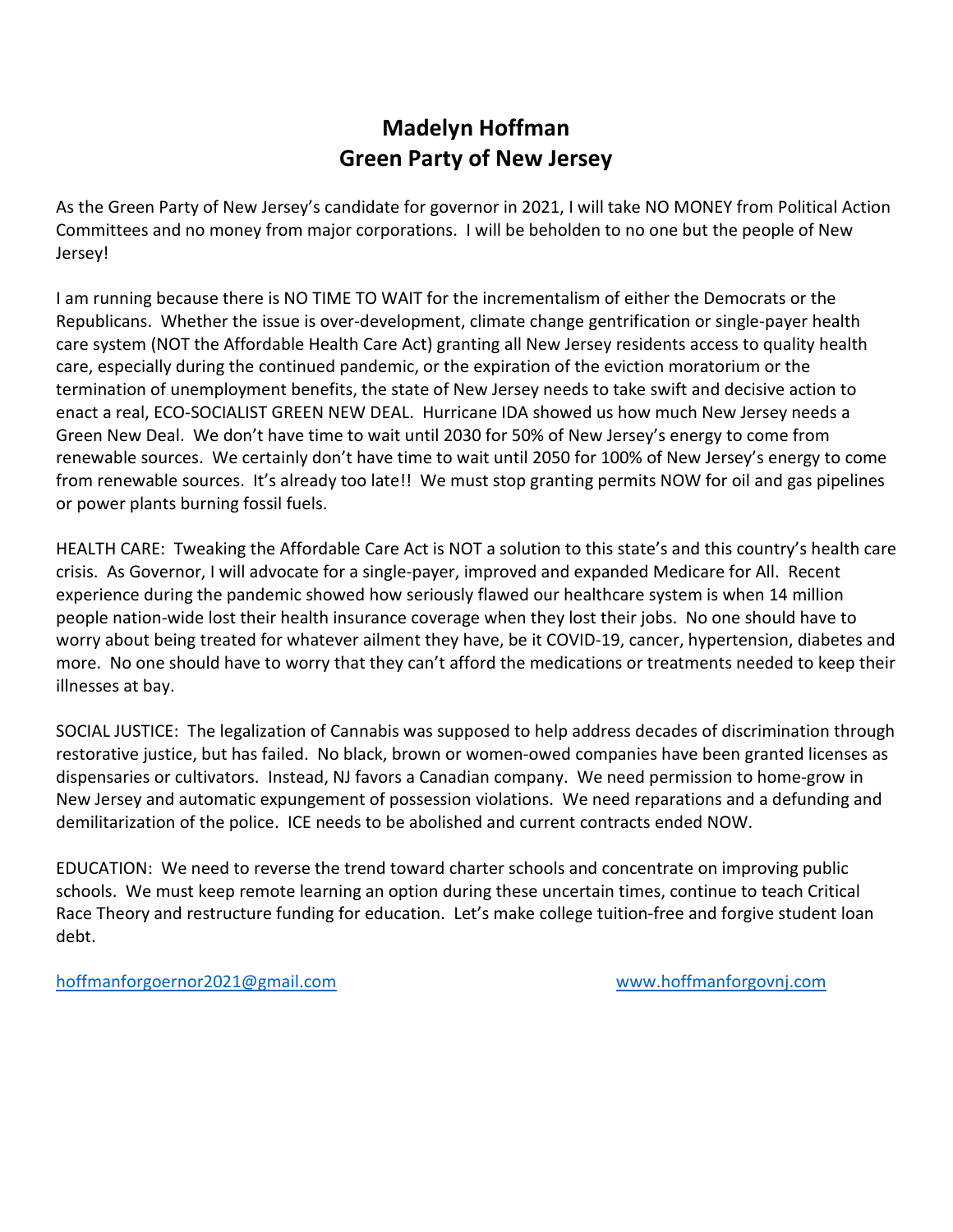#### **Joanne S. Kuniansky Socialist Workers Party**

Joanne Kuniansky is a union fighter who has worked in oil refineries, railroads, meat packing. She currently is a Walmart deli-worker.

The Socialist Workers Party builds solidarity with todays' labor battles, from striking Alabama coalminers to Nabisco workers. Workers face defending themselves from bosses demanding we give up hard won gains. Kuniansky travelled to Alabama to join a miners' support rally and got messages of support and contributions from her co-workers to their strike fund.

Unions must lead workers to get vaccinated and get back to work, putting us in the best position to fight bosses' attacks and build solidarity with union struggles, fights against cop brutality.

With millions unemployed and rising inflation, unions need to fight for a federally funded public works program to put millions to work at union-scale wages building hospitals, schools, housing that workers need. Shorten the workweek with no cut in pay to stop layoffs! Cost-of-living clauses in every contract that raise pay and retirement benefits to offset every price rise!

Workers must break from the bosses' Democratic and Republican parties and build a political party of our own, a labor party, based on our unions. The SWP aims to be part of building the leadership we need to unify all those exploited by the capitalist class and replace their rule with a workers and farmers government.

Deaths in the wake of Hurricane Ida are an indictment of capitalist rule and all the parties that defend it. Workers were swept away in their cars, drowned in basement apartments. Thousands left to fend for themselves, homeless and without power. The deadly lack of preparedness and belated government response turned a "natural" disaster into a social catastrophe.

The government in Cuba organizes workers and farmers to confront these deadly forces of nature with minimal loss of life. That is only possible because workers and farmers were organized by their communist leadership to make a socialist revolution – to take political power into their own hands and take control of the factories, land and banks from the capitalists, transforming themselves in the process. My campaign points to the necessity of working people in the U.S. emulating that example and building a party here that can lead millions to make a socialist revolution.

Along that road working people need to fight for the right of women to family planning, including safe and secure birth control and abortion, essential for winning women's emancipation. Protest ongoing attacks on the right to choose abortion.

The working class needs our own foreign policy, we share common class interests with working people worldwide. We oppose all Washington's wars and demand an immediate end to its embargo of Cuba and the sanctions it inflicts on the peoples of Iran, Venezuela and North Korea.

The SWP calls for unconditional recognition of Israel as a refuge for Jews. We urge unions to protest Jew hatred - a deadly danger to advancing the class interests and solidarity of all workers and toiling farmers.

[njswpcampaign@gmail.com,](mailto:njswpcampaign@gmail.com) 551-240-1512, www.themilitant.com